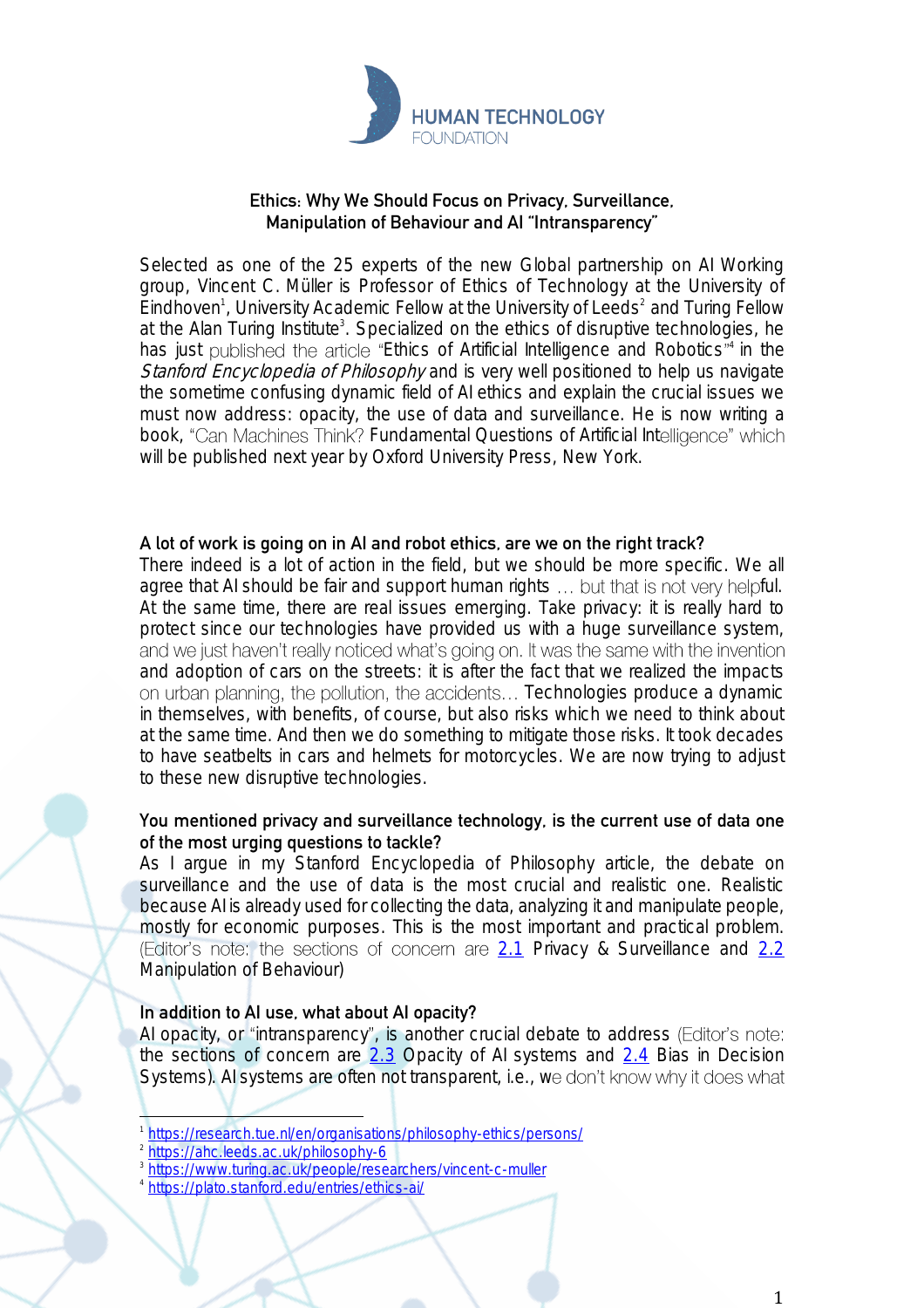

it does. So, it might do it because of the wrong reasons, which is the case with biased AI. Also, we might not be able to know how reliable a decision is, or on which assumptions it is based. It's a feature of the technology that is very hard to get rid of, especially in machine learning.

Generally, technology often generates opacity. This opacity will be different for different people: end users, the engineers who designed it, the operators, etc. Opacity can even be then a design and a political feature. I have a personal experience related to credit card applications. When in Greece, the bank refused my application, I ask a bank employee why and even he did not know: he had just sent the data to the centralized computer, and then received the result: "No." When I settled in the Netherlands, I also applied online to get a credit card, the answer was also "No." I then went to the branch office to talk to an employee and she could explain that the application needed a signature from someone at the branch to be approved, and normally the customer would have to be at the bank for more than six months. Since I could have had this conversation with her and explain my situation, she could check my bank account and agreed to sign for my credit card application ... which I eventually got! In that latter case, a human could resolve the absurd situation. This was just an unimportant issue and we now have systems that decide on life or death or "support" political decisions. We have a real problem in our democracy if we make the decisions that are not properly transparent.

But then Machine Learning (ML) has a different sort of opacity: the models can be opaque even to the experts, which is worse. Some people then think we should not use ML for safety-critical systems, since we will never be confident it will properly work in new situations.

Ethics is often brought to technology from the outside, but with ML, the experts recognized the problem and brought it up. And then one can ask: "Are we humans able to completely explain the process of our own decision-making?" Certainly not. It illustrates the importance to understand the difference between the *explanation* of a decision (e.g., the Human-Resource AI system recommended hiring this person because of this and that parameters) and the *justification* of a decision (e.g., it's justified to hire a person who has the proper qualifications required, who is motivated to do the job, etc.). To overcome this pressing AI opacity issue, people are working Why and justification of conclusions and decisions made by AI, a field also called "explainable AI," (which is not a good term).

#### **Does that mean that the other issues are less important?**

The questions raised by robots and interactions with robots are far less crucial and monopolize too much of AI ethics effort (Editor's note: the sections of concern are [2.5](https://plato.stanford.edu/entries/ethics-ai/#HumaRoboInte) Human-Robot Interaction, [2.6](https://plato.stanford.edu/entries/ethics-ai/#AutoEmpl) Automation and Employment and [2.7](https://plato.stanford.edu/entries/ethics-ai/#AutoSyst) Autonomous Systems). In my view, people overstate the ethical problems here. People see robots as a dooming threat, imagining we will have sex with robots, wage war to robots, etc. First, I think that it is an overstatement since robots are not as powerful now or in the near future. And second, the issues raised are standard questions we encounter with every piece of technology. For instance, even with an ordinary car the responsibility of an accident is hard to establish between the driver, the car manufacturer, the car designer, the repair shop, the companies that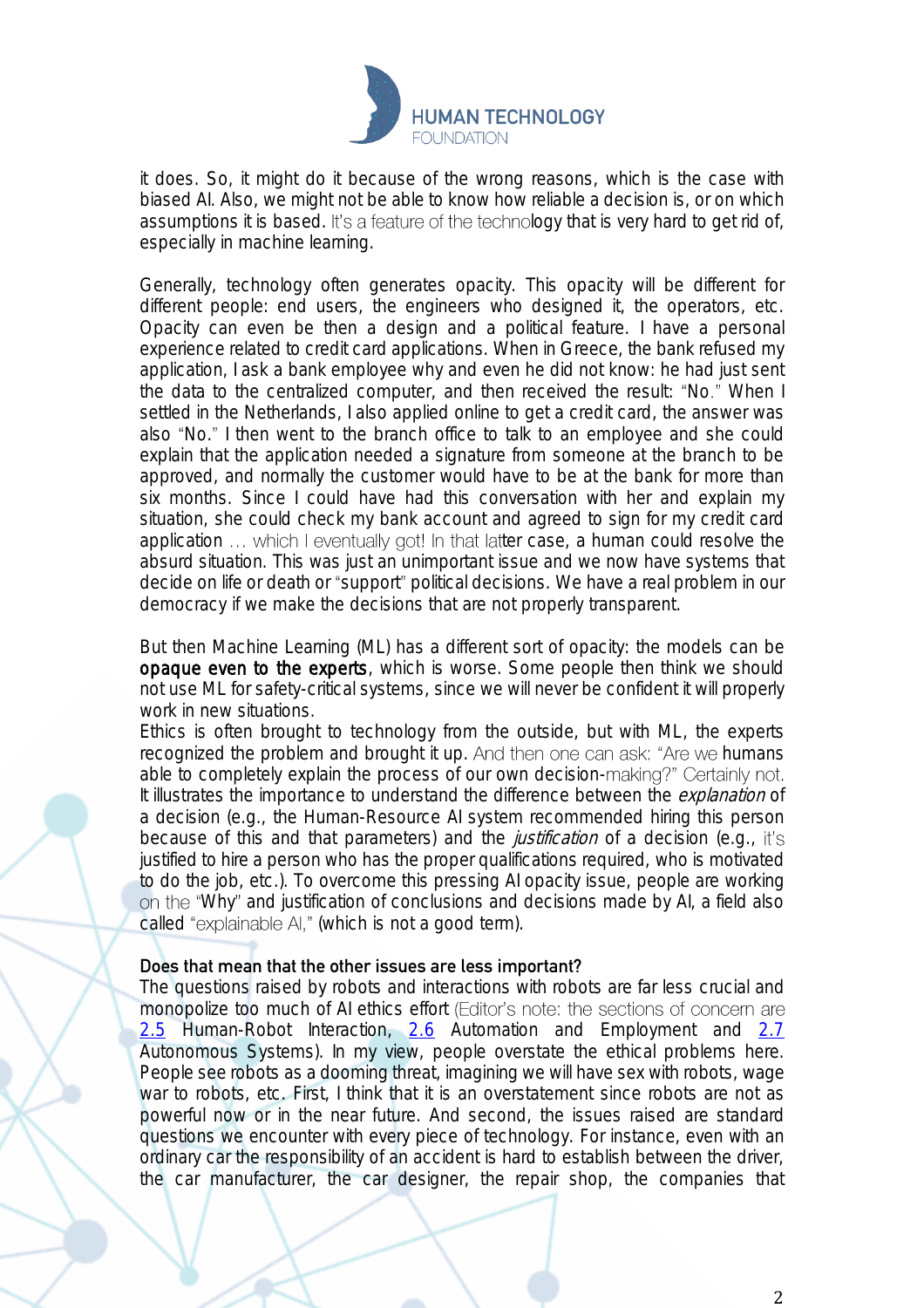

produced the spare parts... The questions are not fundamentally different with autonomous vehicles.

Then I expose problems that are interesting mostly for philosophers, since AI and robotics ethics provide with material to reflect on what we mean by "ethical," by "agency," by "responsibility." They are referred to as metaethical problems. (Editor's note: the sections of concern are [2.8](https://plato.stanford.edu/entries/ethics-ai/#MachEthi) Machine Ethics and [2.9](https://plato.stanford.edu/entries/ethics-ai/#ArtiMoraAgen) Artificial Moral Agents)

### **What do AI and robotics tell us about humanity?**

They allow us to reflect on how we see ourselves.

A first question is: Are we inherently different from machines? There is the computer metaphor for human beings "I take data in, I process and I produce action." And we now have the machines that do the computation as well, but on different hardware. Therefore, if what humans are doing is computing, then something like "feeling embarrassed for what we do" may be attainable for other computing devices. Then there is this vision of human beings as the sum of a physical body and a "soul," a "spirit" that does not die. A position which is hard to sustain. We tend to think we are different from the rest of the world. What happens if we throw away this view? La Mettrie, a French Enlightenment philosopher, did exactly that in his book "L'Homme machine" published in 1747, arguing that humans are some kinds of mechanisms. Then philosophers must work on a proper definition for mechanisms and computing mechanisms.

Another point is raised by the idea that everything is intertwined and interdependent; thus, there is no entirely separate entities. For instance, my brain cells are entwined in a very complex neural structure, meaning my thinking is the result of the implication of all my brain cells, which are not directly in my control, and is influenced by many things (the amount of sleep, of sugar, etc.). Furthermore, the context shapes the individual. I learnt German because I was raised in Germany. I cannot do anything alone, everything I accomplish is thanks to me AND my environment. It's absurd to think, "I'm this one thing, and I am in control." It thus threatens the very notion of single responsible agent: the fact that a human system involves part of the mental states, physical states and social states means you cannot identify one particular agent that would be responsible for the particular act.

We often make the mistake to laugh about people in the past who made terrible mistakes in judgment (e.g., failed to condemn the enslavement of Africans). But people will laugh at us in the future. In fact, people from other cultures are laughing at us now. Not taking into account how our environment shapes our thinking leads to a misunderstanding. We should therefore be more careful about attributing responsibility to people, and rethink responsibility altogether.

# **Do you have operational advice for citizens, researchers, public and private leaders who are reading these words?**

Everybody who is making or using AI system is a responsible human and is responsible for her or his actions. They should ask themselves, "Is what I am designing going to generate good outcomes? The question can be hard to answer,